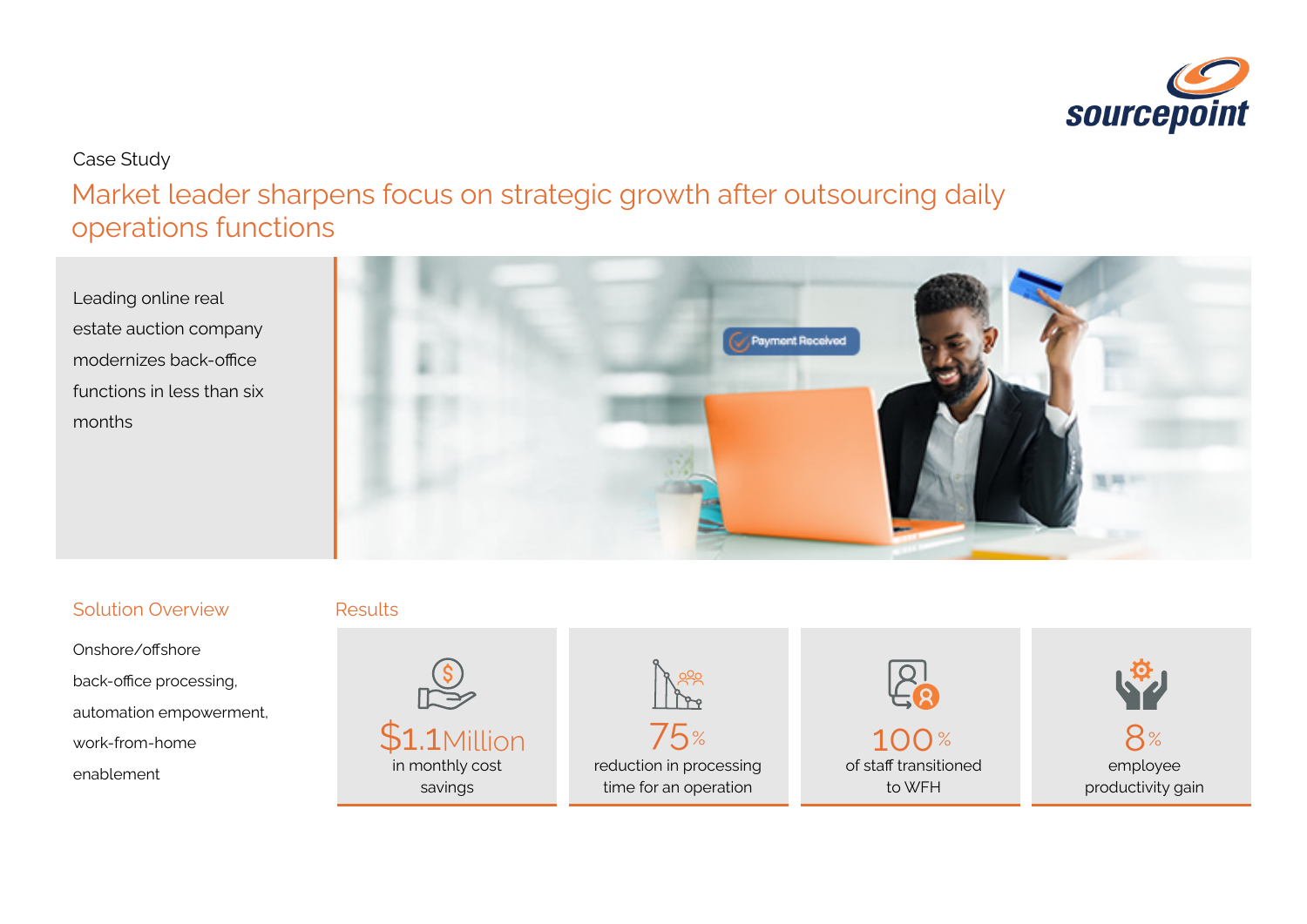- Meet 6X scope expansion during the project
- Provide back-office support for onshore processes
- Establish and staff new onshore processing center
- Reduce cycle time on back-office functions
- Shift to work-from-home at the outset of the pandemic
- Complete modernization in six months

#### Challenges **Business challenges**

The client is the largest online real estate auction company in the US, supporting 6.3 million buyers and 10,000 auctions per year representing \$52 billion in sales to date.

The client sought an agile technology and services provider that could step in and take over non-core support functions in its business, allowing management to focus on high-value growth opportunities. Sourcepoint was selected to assume control of facility leases and expenses, infrastructure improvements and maintenance, and recruiting, onboarding, and managing employees.

The client wanted us to create turnkey production facilities with minimal start-up costs, staffing the facilities with skilled employees.

During the project, the client, eyeing additional savings opportunities, expanded the scope to include additional critical functions like settlement and closing, audit, quality control and web chat support.

To achieve the cost savings sought by the client, offshore operations were needed, requiring recruitment and training in real estate closing and transfer.

The transition occurred early in the COVID-19 pandemic. In addition to achieving the required cost and processing time savings, Sourcepoint had to transition all employees to work-from-home status to minimize the potential for disruption.

#### Putting real estate experience to work

Sourcepoint was selected by the client for its ability to respond quickly to the timeline requirements and our knowledge of real estate closing and settlement. In particular, the client appreciated our ability to accommodate evolving requirements and build processes around new technology.

Applying decades of experience in real estate and mortgage finance, we dedicated ourselves to meeting the aggressive six-month timeline and the cost reduction/turn-time improvement objectives set by the client.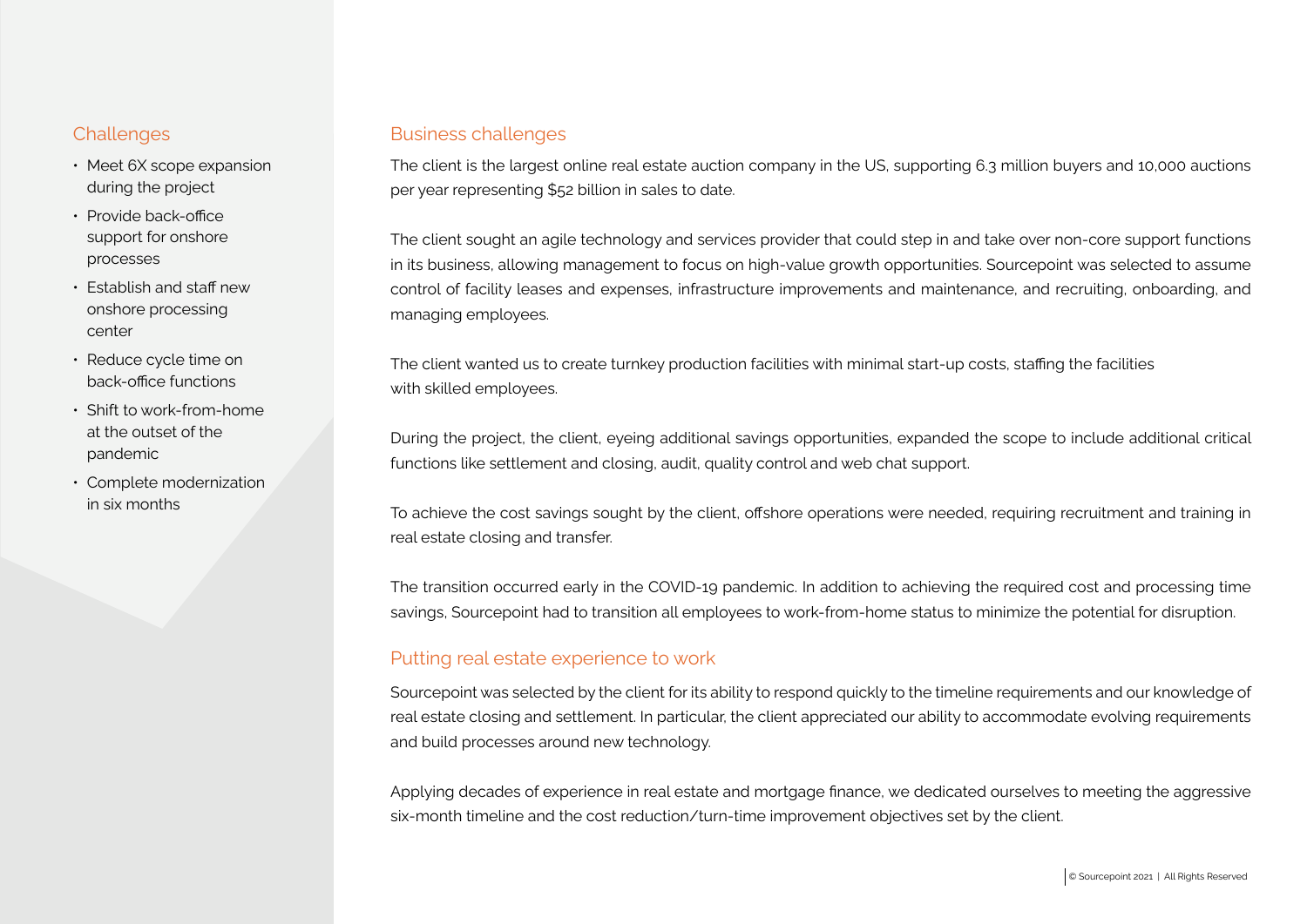#### Solution Synopsis

- New onshore operations center established with 70 domain knowledge specialists
- Met mid-project requirements to streamline settlement & closing, auditing, QC and support for web chat
- Established and trained offshore support for four back-office processes
- Applied automation to streamline workflow, achieving up to 75% cycle time improvement
- Transitioned 100% of staff to WFH within one week of the pandemic onset, with 8% improvement in productivity
- New operations center operational in less than six months

#### Automating back-office functions and expanding capacity

We addressed the need for improvements in back-office efficiency by creating off-shore centers to support four key functions. In addition, Sourcepoint established a new, modern onshore operations center in Morrisville, NC staffed with 70 domain knowledge experts.

Using new technology and process improvement methods, Sourcepoint reduced reliance on human labor and improved cycle time in all functional areas, achieving hours-long turn-time reductions that, in some cases, reached 70%.

At several points during the modernization project, the client asked Sourcepoint to address workflow and automation opportunities in six additional areas, including settlement and closing, auditing, quality control and support for the webchat function. Sourcepoint was able to seamlessly include these functions because of its domain expertise in real estate.

Through combined efforts to apply new technology and leverage offshore resources, Sourcepoint was able to deliver \$1.1 million in monthly cost savings to the client at the same time it improved turn times.

#### Increasing capacity and creating a focus on growth

The demand from investors who want to add to real estate holdings augurs well for the client, which now enjoys additional capacity, greater marginal profitability on new revenue, and improved effectiveness in risk management and client-facing support functions.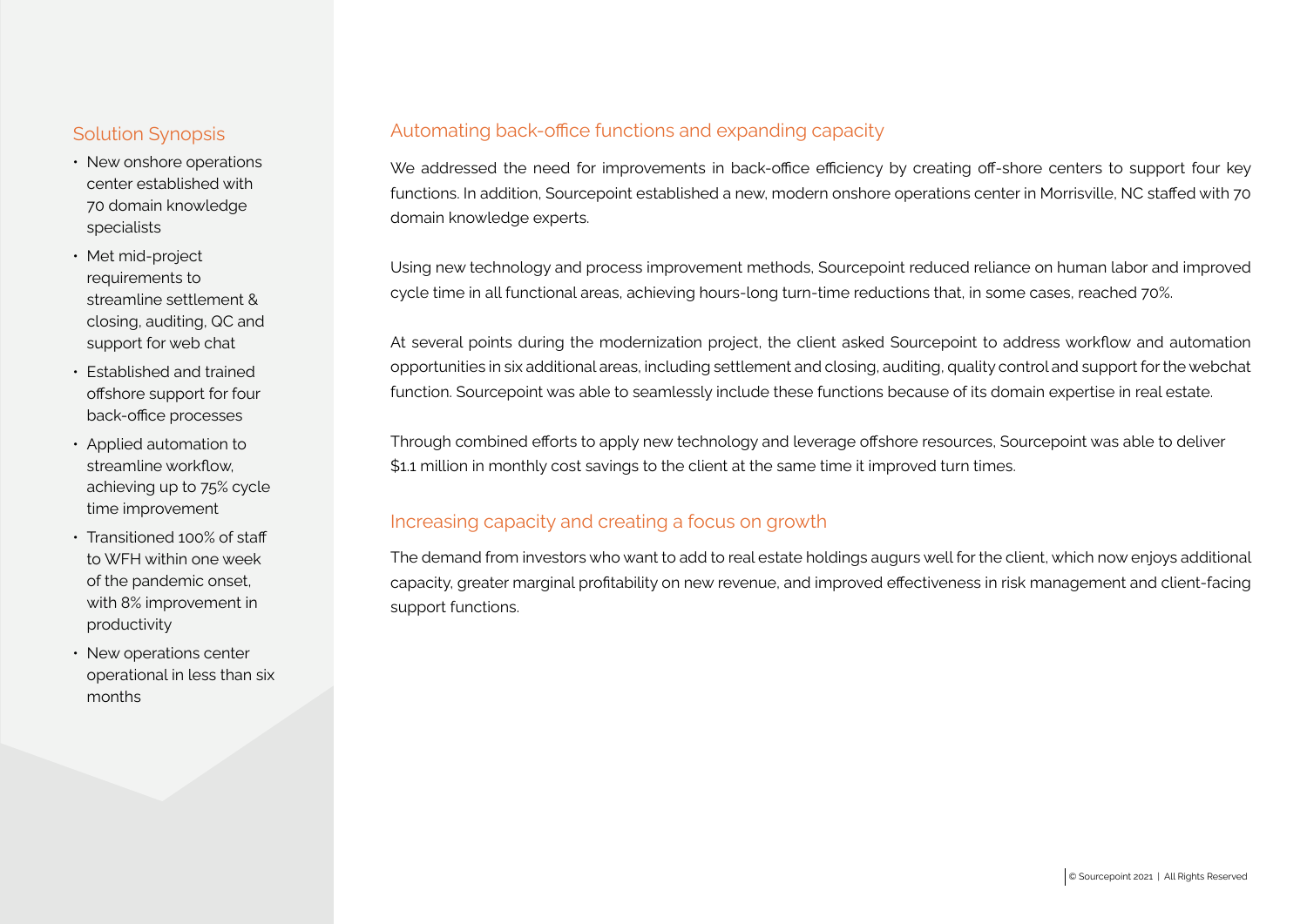- \$1.1 million in back-office monthly savings
- 8% enterprise-wide employee productivity improvement

### Results **Expanding offshore operations to drive down costs**

To meet cost reduction requirement expectations held by the client, Sourcepoint judiciously selected four back-office processes to be managed and administered offshore. Not only were cost reduction objectives met, but we were also able to achieve turn-time reductions with concomitant cost savings, making the offshore transition transparent to the client's customers.

#### Exceeding expectations

In addition to firming up the client's back-office functionality, we delivered:

- A seven-figure cost reduction
- Completed the modernization project within six-months
- Minimized business disruption risks from the Covid response and established new onshore and offshore production facilities

What's your challenge? [Let's work together to solve](https://www.sourcepointmortgage.com/contact/)  it. To speak to our experts click here

For more insights follow us on social media: